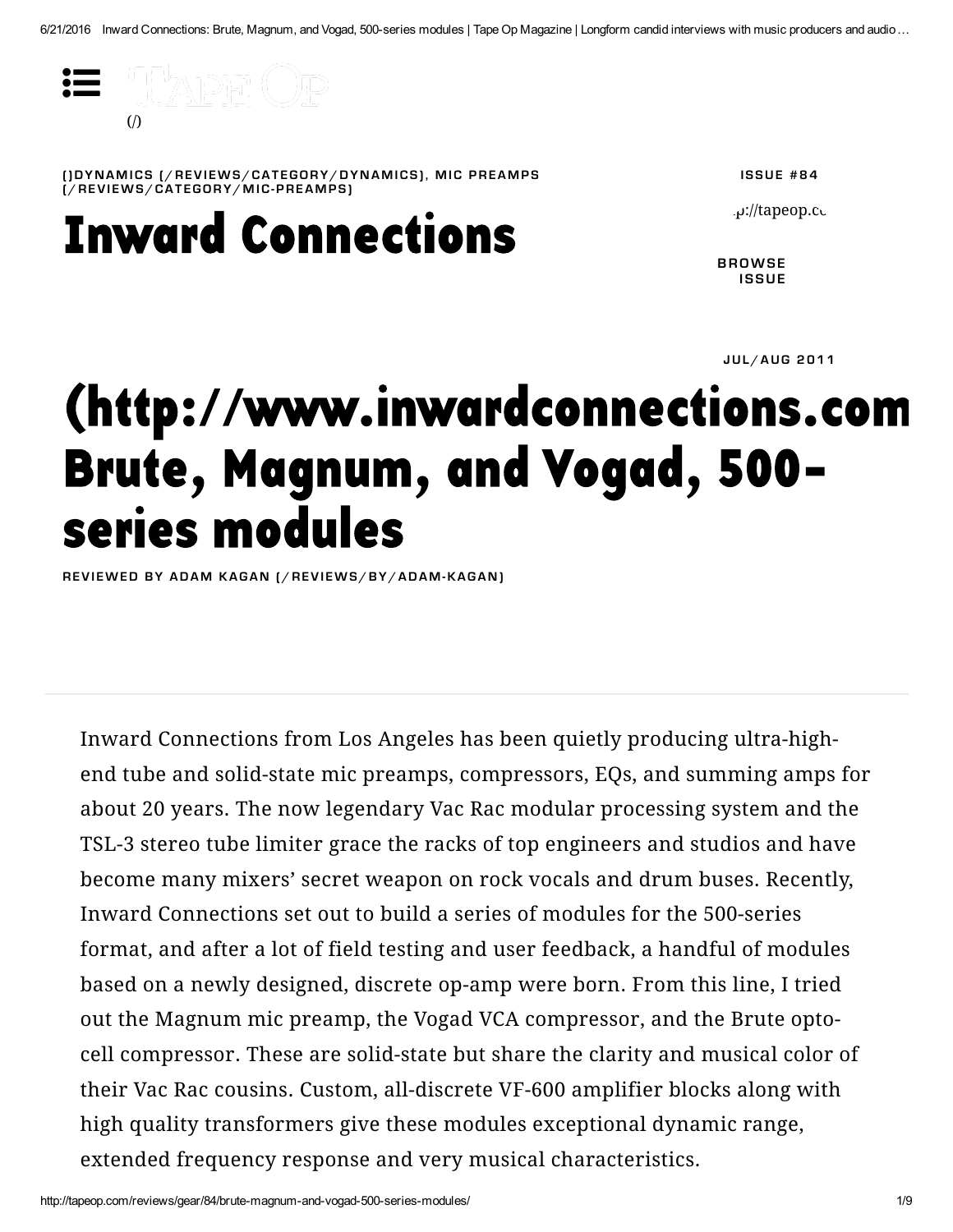First [up is the Magnum m](http://tapeop.com/)ic preamp, which, like all the Inward modules, has a simple gunmetal-black front panel with white screened labels. The two large knobs for gain and output trims along with switches for phantom power, gain, polarity-reverse and -20 dB pad are joined by a flexible, three-way hi-pass filter that goes from 70 Hz up to 200 Hz. Also on the front panel is a 1/4'' hi-Z instrument input for guitars or keyboards. In the studio, I used the Magnum to record snare, male vocals, and piano. The Magnum has up to 80 dB of gain, so it can handle any mic or sound source with ease, and its low noise floor and extremely high headroom gave me plenty of options for balancing input gain versus output trim for subtle color variations. For instance, you can turn the output trim down and pump the gain knob for some thickness and attitude, or lower the gain and turn up the output trim to provide more headroom and a more transparent tone. On the Magnum, these gain-staging differences are subtle, but worth the time to master. I would classify the Magnum as clean and warm, with an open and natural tone. The bottom end on vocals was tight but cozy, and the very open high end sounded natural and never harsh. On snare, the transients came through clearly while the transformer slowed down the transients just enough to provide a classic, clean and warm snare tone. On piano, I found the tone very natural, with a slightly forward midrange that would help a grand piano sit nicely in a typical pop mix. Overall, the Magnum provides a similar sound to high-voltage, discrete mic preamps, with just a hint of transformer color. This is definitely a gem in a 500-series mic preamp. SIGN IN 1/LOGIN/? (/)

Next up is the Vogad VCA compressor. Again, this module is based on the discrete VF-600 amplifier, but this module has a transformerless front end and a tranny on the output. Also finished in gunmetal-black with white screening, the Vogad has the familiar Vac Rac–style knobs for threshold, attack, release, compression ratio, and makeup gain. Along with these knobs are switches for bypass, link, and the fantastic 250 Hz hi-pass filter for the detector circuit. A tensegment LED bar meter displays gain reduction from 2–20 dB. This piece boasts fantastic frequency response, noise floor, and distortion specs, making it one of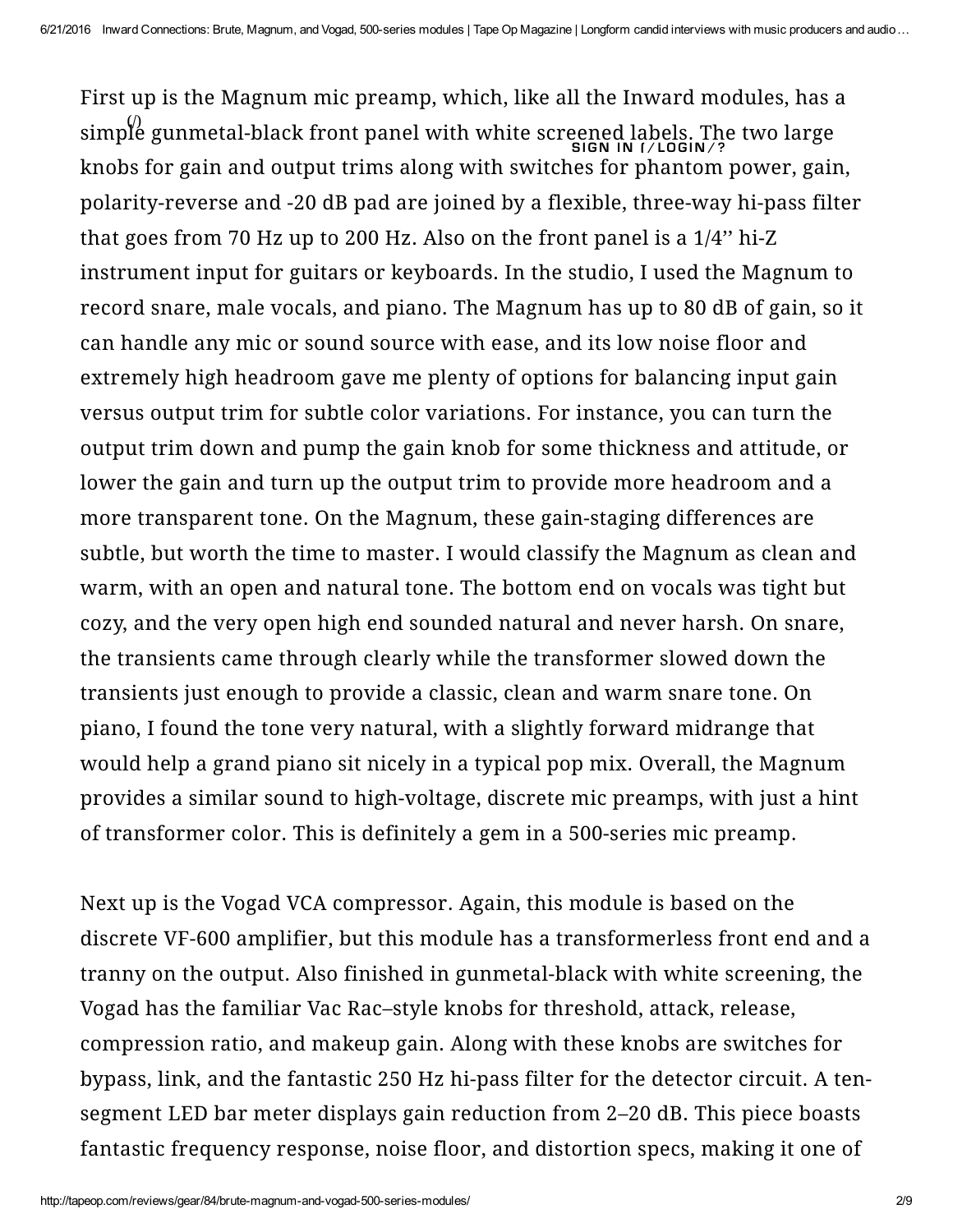6/21/2016 Inward Connections: Brute, Magnum, and Vogad, 500-series modules | Tape Op Magazine | Longform candid interviews with music producers and audio ...

the c[leanest and quietest c](http://tapeop.com/)ompressors I can think of.I like VCA compressors for tracking, --and Lalso like the ability to dial in very fast attack times. The Vogad's attac $\stackrel{\text{\normalsize{(}}\!\!\!\!\!\backslash}$  goes from a super-fast 0.2 ms up to a mode[rately fast 20 ms, while the](http://tapeop.com/login/?next=/reviews/gear/84/brute-magnum-and-vogad-500-series-modules/) release ranges from a moderately slow 100 ms all the way up to 3 s. The compression ratio starts at a mellow 2:1 and climbs up to 30:1 for some serious limiting, and in keeping with the versatility theme, the threshold broadly sweeps from -40 to +22 dB. Together, the ratio, threshold, and time constants allow more types of dynamic control than almost any compressor I can think of. In the studio, I tracked and mixed vocals, bass, and drums through the Vogad, and I could always easily dial in a compression setting that provided musical dynamic control without dulling the signal or adding distortion. On snare and kick drum, the attack times allowed me to either smooth out the snap or dial it back in a bit, without killing the low end of the drum, making a pair of these guys ideal for a drum subgroup. On vocals, the Vogad could provide subtle dynamic rides, or bring the vocal right up to the front of a mix, with no pumping artifacts. Similarly, basses could be smoothed out or downright smashed into submission, also with no distortion on the low end. Like I said, I like VCA compressors, especially for tracking, and the Vogad hits the nail on the head with its extreme versatility and very open, natural tone.

Last is the Brute opto-cell limiter. The Inward Connections TSL-3 tube limiter, which came about around 1990, has already proven to be a classic piece of gear, and the Brute will likely be right alongside it. The Brute shares the same optocell circuit as the TSL-3, but it employs the VF-600 discrete amplifier for its amplifier section instead of tubes. This module sports a familiar, retro-styled VU meter; large gain-reduction and output-level knobs; and bypass, link, and my now favorite 250 Hz hi-pass detector-circuit roll-off switch. While this guy has input and output transformers and impressive specs, with a signal-to-noise level of over 95 dB and 50 kHz bandwidth, its main attribute is its sound. Everything I ran through the Brute sounded better! Really. Most opto limiters are one-trick ponies, excelling at either subtle gain-riding, or wholesale crushing, but the Brute works its magic at almost any setting you can dial up. My favorite setting